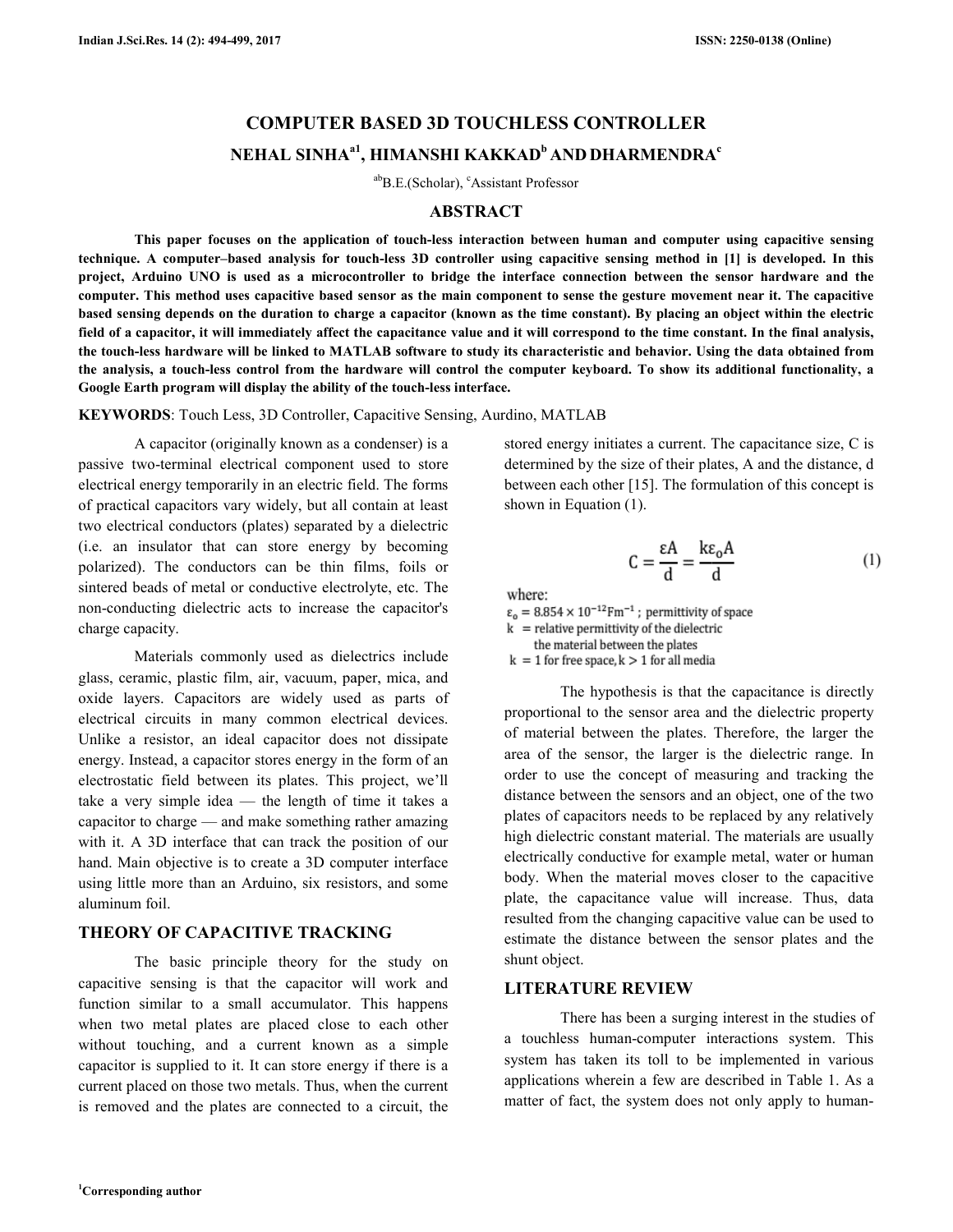computer interactions, but it can also be used in a much wider application, such as robot control, smart mobile and home devices. This shows that the studies related to this field are not limited to its application as long as it can be useful and suitable to the users.

 The strengths and weaknesses of the system are identified from the studies of four different gestural interactions by different methods and hardware, as shown in Table. The strengths of each technique are analyzed based on its accuracy and stability. On the other hand, the weaknesses are based on its complexity, factors that affect its accuracy and the suitability of the techniques for the system.

| Method description                |                  |                                                           |  |
|-----------------------------------|------------------|-----------------------------------------------------------|--|
| Reference                         | Hardware         | Application                                               |  |
| Afthoni et al., 2013<br>[11]      | Microsoft Kinect | Control system for<br>robot controls using<br>servo motor |  |
| Chen et al., 2015 [12]            | Leap Motion      | Captures 3D motion<br>trajectories and<br>recognitions    |  |
| Qifan, Yang, et al.,<br>2014 [13] | Ultrasonic-based | Smart mobile device                                       |  |
| Gonzalo et al., 2015<br>[14]      | MYO armband      | Home devices control                                      |  |

Table 1

Table 2 The performance of the methods

| Reference                         | Strength                                            | Weakness                                                                                |
|-----------------------------------|-----------------------------------------------------|-----------------------------------------------------------------------------------------|
| Afthoni et al., 2013<br>[11]      | The system is stable<br>when tested<br>repeatedly   | The movement pattern<br>for detection is high<br>computational and<br>complex           |
| Chen et al., 2015 [12]            | Total recognition with<br>average rate of<br>90.92% | Uses SVM and HMM<br>training that is high<br>computational and<br>took longer time      |
| Qifan, Yang, et al.,<br>2014 [13] | The accuracy of 93%<br>gesture recognition          | Need to maintain<br>environment noise<br>threshold                                      |
| Gonzalo et al., 2015<br>$[14]$    | Can save a library of<br>gestural input             | Using HGCS that is<br>intuitive and a brief<br>description needed for<br>its functional |

 Methods and devices are disclosed for identifying objects over a surface and for tracking the position of said objects in relation to the sensing surface. The methods include the steps of providing an array of electrodes or coils that generating electromagnetic radiation having an individual characteristic frequencies of oscillation. Objects in proximity to the sensing surface(s) couple electromagnetically to the array of electrodes or coils, which then alters the characteristic frequency of one or more elements in the array. By monitoring the movement

of any object in the presence of the electromagnetic field that is developed by the use of metallic plates, one or more objects in proximity to the surface can be sensed and identified. Quantitative identification and enhanced detection of the objects is achieved through the use of electromagnetic markers affixed or embedded in the objects in specified geometric patterns. In addition, a method is presented for scanning the sensing array, through the use of a second layer of electrodes that selectively mask or modulate the sensing field.

 A monitoring system may be designed to monitor and detect changes in a monitored area or item. For example, a monitoring system may be used as part of a security system. The security system may use a detection device to determine changes in a monitored area, such as a house or office, the detection device may be configured to determine whether a door is open or closed. In another example, the detection device may be configured to determine whether a door is locked or unlocked. In yet another example, the detection device may be configured to determine the presence of an analyte, such as a chemical or gas. Consequently, improvements in such detection devices may lead to improved performance of the monitoring system, thereby resulting in improved safety of the occupants of the monitored area.

 There is another paper focuses on key steps in video analysis i.e. Detection of moving objects of interest and tracking of such objects from frame to frame. The object shape representations commonly employed for tracking are first reviewed and the criterion of feature Selection for tracking is discussed. Various object detection and tracking approaches are compared and analyzed.

 A control for use upon a solid panel, devoid of control shaft apertures, allows data entry by rotational positioning of a human member, such as one's finger, about a pattern of a plurality of interdigitated electrodes formed upon an interior surface of the panel. The position of the member varies the capacitance between adjacent ones of the electrodes, with position-decoding electronics energizing successive ones of the plurality of electrodes with successive phases of a master signal and recovering information relating the phase of the signal returned from the control to the position of the member.

 It has been found desirable to use capacitive touch entry controls in the electronic control systems of many types of apparatus, and particularly with home appliances.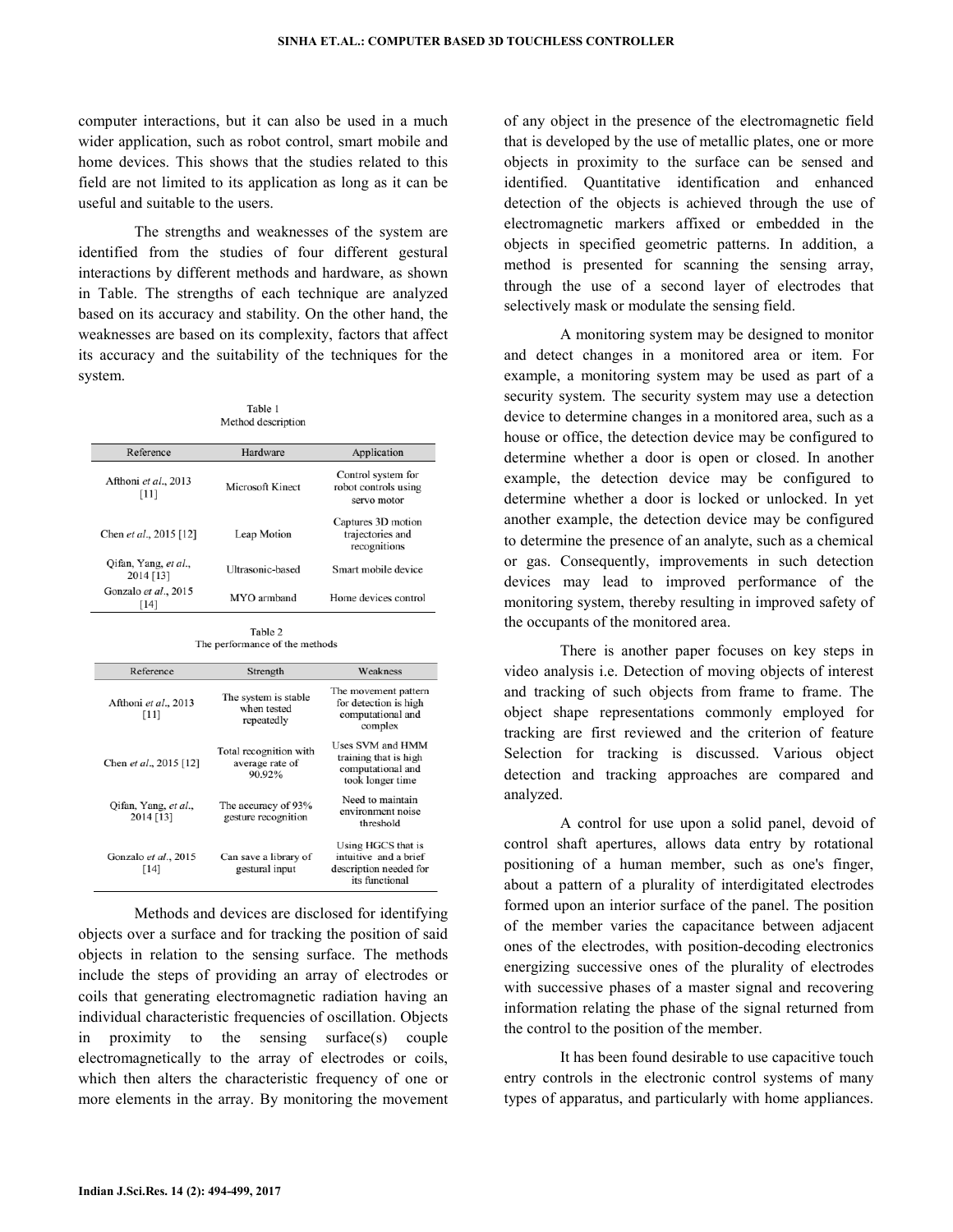Such capacitive touch entry controls have the advantage of relatively low cost and ease of fabrication, but have the disadvantage of requiring a relatively large panel area if a fine analog setting must be provided. Accordingly, a capacitive touch entry control facilitating a fine degree of manual control is desirable.

 Another paper which is based on the method of reading the coordinate data is presented. It is an electromagnetic system in which two mutually perpendicular sets of parallel conductors are arrayed so as to substantially define a rectangular Cartesian coordinate system. A typical electromagnetic system known here comprises an exciting coil for producing an alternating magnetic field and two mutually perpendicular sets of parallel conductors arrayed like a reticulate lattice.

 The magnetic field induces electromotive forces in the conductors. The conductors in one set are electrically insulated from the other set of conductors. The conductors of each set have their one ends electrically connected together so that m longitudinal loops  $X_i$  and n lateral loops  $Y_j$  are formed by the respective adjacent conductors. To determine the position of the object, alternating voltage of tens Hz to several MHz is applied across the coil C housed therein to induce alternating electromotive forces in the respective loops  $X_i$  and  $Y_j$ Then, reading the address or coordinates  $(x_i, y_j)$  of a pair of one  $X_i$  and  $Y_i$  under the highest electromotive force in each set of loops gives the position of the object.

 A paper which uses the coordinate system matrix is also presented. It includes a sensor matrix array having a characteristic capacitance between horizontal and vertical conductors. The capacitance changes as a function of the proximity of an object or objects to the sensor matrix formed due to the presence of conductors.

 The change in capacitance of each node in both the X and Y directions of the matrix due to the approach of an object is converted to a set of voltages in the X and Y directions. These voltages are processed by analog circuitry to develop electrical signals which are then converted into digital signals to be processed in the MATLAB i.e. its position in the X and Y dimensions. The profile of position may also be integrated to provide Z-axis information.

## **METHODOLOGY**

 The development of this project hardware is inspired from the original open source implementation by

media artist Kyle McDonald [1]. The project, proposed from this website, produces the prototype of the work without any application or computer-based analysis. Therefore, an application implementation using MATLAB software to control the programs on a computer is added as a part of the important requirement of this project. The hardware and software system design are shown in Figure 1. The hardware consists of 3D sensor where the prototype is based on the idea from [1]. A computer-based analysis is performed using MATLAB software. This software allows data to be displayed in graphical form so that observation on its characteristic and behavior can be conducted. The main objective of this project is to implement the data obtained from the hardware and manipulate the data based on its behavior that happens when free hand movement inside the 3D sensor controls the computer program, Google Earth.



**Figure 1: Hardware and software system design** 

#### **3D Sensor Cube**

 The 3D sensor cube has three conductive plates that are designed in the 3D structural form, as shown in Figure 2. Each plate contains all the building block to read and sense the input system where it has x, y and z positional data. The changes in the capacitive values are used to provide data to determine the position of the free hand movements within the 3D sensor cube area in real time.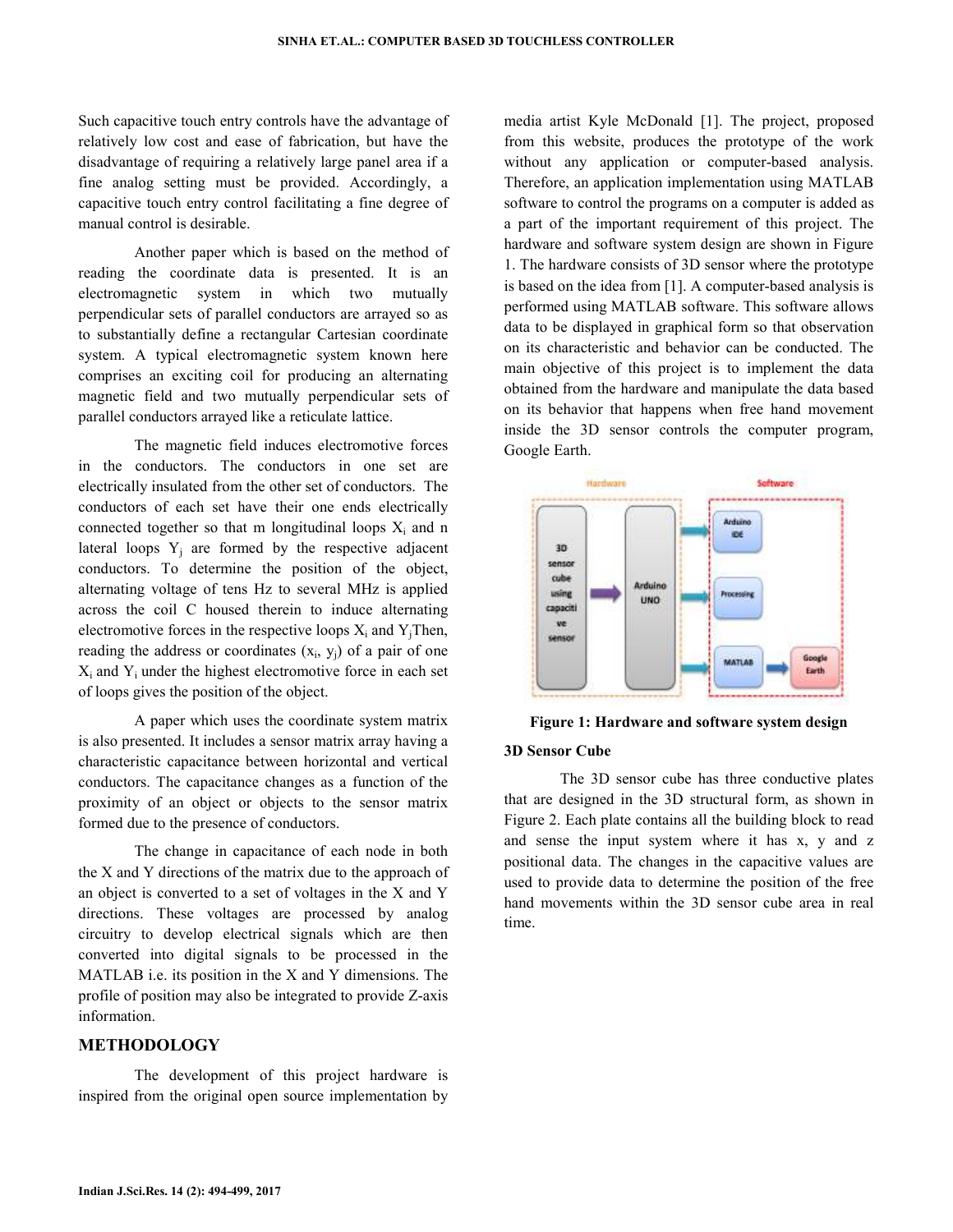

**Figure 2: 3D sensor cube** 

 In addition, each sensor cube is covered with paper. It will not affect the sensor region of the plate because of the low conductive value of the paper. The paper covered the plates will have an instruction point that determines the exact movement of the hands in the region and its effect on how it will control the program in the computer, as shown in Figure 3.



**Figure 3: Area of function** 

## **Circuit**

 All the plates are linked to Arduino UNO using alligator clips joined on shielded cable. Shielded cable is used to reduce the antenna effect that can occur if the normal wire is used. Two different values of resistors 220k $\Omega$  and 10k $\Omega$  are paired and connected to the cable at each plate. Then, all of the cables are connected to 5V pin on the Arduino UNO. The pins used are 8, 9, and 10 to represent each plate, as shown in Figure 3. Each pin will read the value of the capacitance for final analysis and displayed on the Arduino terminal. The final connection to the Arduino UNO is shown in Figure 4.



**Figure 4: Arduino UNO** 

## **Arduino Sketch**

 The Arduino UNO board will be uploaded with a code that has the ability to read the capacitance value. The changes of the value depend on the activity of the 3D cube sensor. The value will be displayed on the software terminal.

#### **3D Interface Using Processing Software**

 The Processing software is used to display the interface design so that we can verify that the hardware can determine the hand position within the sensor cube region in a simple interface design by [1], as shown in Figure 5. The interface defines the sensing area of the cube. The small boxes act as virtual reference position and the sphere represents the hand that will move based on our hand activity.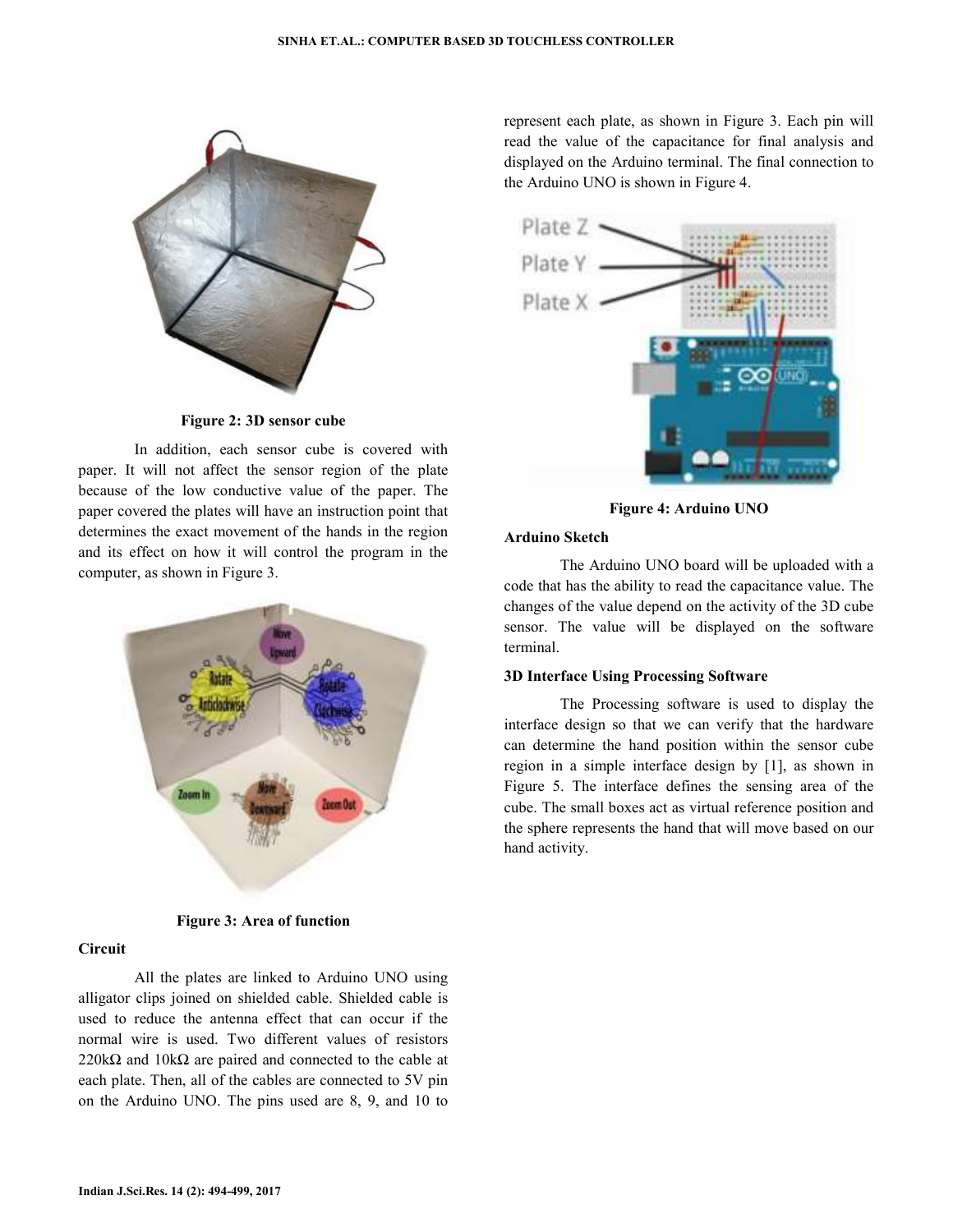

#### **Figure 5: Interface**

 For the final analysis, MATLAB software is used. MATLAB has a data visualization suitable for this project. A better understanding of the analysis can be obtained from using MATLAB software due to its simplicity and visualization. It can also create a serial communication with external hardware. Arduino UNO has a serial port known as universal asynchronous receiver/transmitter (UART). The connection is established in MATLAB, and it is carried out by pairing the port and its baud rate of 115200.

# **EXPECTED OUTCOME**

 There are many methods that can be used to develop a touchless interface, for example, the use of the 3D camera and IR sensor. However, each method has its advantages and disadvantages. Most of the tools have disadvantage associated with the high cost development and complicated hardware and software design. With the capacitive sensing designed in 3D sensing with X, Y, and Z coordinates, the application for computer based touchless interaction is developed. Therefore, the program will have ability to be controlled. Implementing the concept of capacitive sensing as an application for human computer interaction based on this method has made it sustainable and allowed the use of greener technology at a low cost in the establishment.

# **REFERENCES**

Kyle, M. DIY 3D Interface. Retrieved from http://kylemcdonald.net/ 2008.

- Mistry, P. and P. Maes. Mouseless in Adjunct proceedings of the 23nd annual ACM symposium on User interface software and technology. 2010. ACM.
- Shin, G. and J. Chun. Vision-based multimodal human computer interface based on parallel tracking of eye and hand motion in Convergence Information Technology, 2007. International Conference on. 2007. IEEE.
- Kenneth E. Kendall, J.E.K., Human-Computer Interactions, in Systems Analysis and Design. 2011, Pearson Prentice Hall. p. 533-590.
- Hu, Y., et al. 12.2 3D gesture-sensing system for interactive displays based on extended-range capacitive sensing in Solid-State Circuits Conference Digest of Technical Papers (ISSCC), 2014 IEEE International. 2014.
- Kim, H.-R., et al. A mobile-display-driver IC embedding a capacitive touch-screen controller system. in 2010 IEEE International Solid-State Circuits Conference-(ISSCC). 2010.
- Wimmer, R., et al. A capacitive sensing toolkit for pervasive activity detection and recognition in Pervasive Computing and Communications, 2007. PerCom'07. Fifth Annual IEEE International Conference on. 2007.
- Weichert, F., et al., Analysis of the accuracy and robustness of the leap motion controller. Sensors, 2013. 13(5): p. 6380-6393.
- Luh, G.-C., et al. Intuitive muscle-gesture based robot navigation control using wearable gesture armband in Machine Learning and Cybernetics (ICMLC), 2015 International Conference on. 2015. IEEE.
- El-laithy, R.A., J. Huang, and M. Yeh. Study on the use of Microsoft Kinect for robotics applications in Position Location and Navigation Symposium (PLANS), 2012 IEEE/ION. 2012. IEEE.
- Afthoni, R., A. Rizal, and E. Susanto. Proportional derivative control based robot arm system using Microsoft Kinect in Robotics, Biomimetics, and Intelligent Computational Systems (ROBIONETICS), 2013 IEEE International Conference on. 2013. IEEE.
- Chen, Y., et al. Rapid recognition of dynamic hand gestures using leap motion in Information and